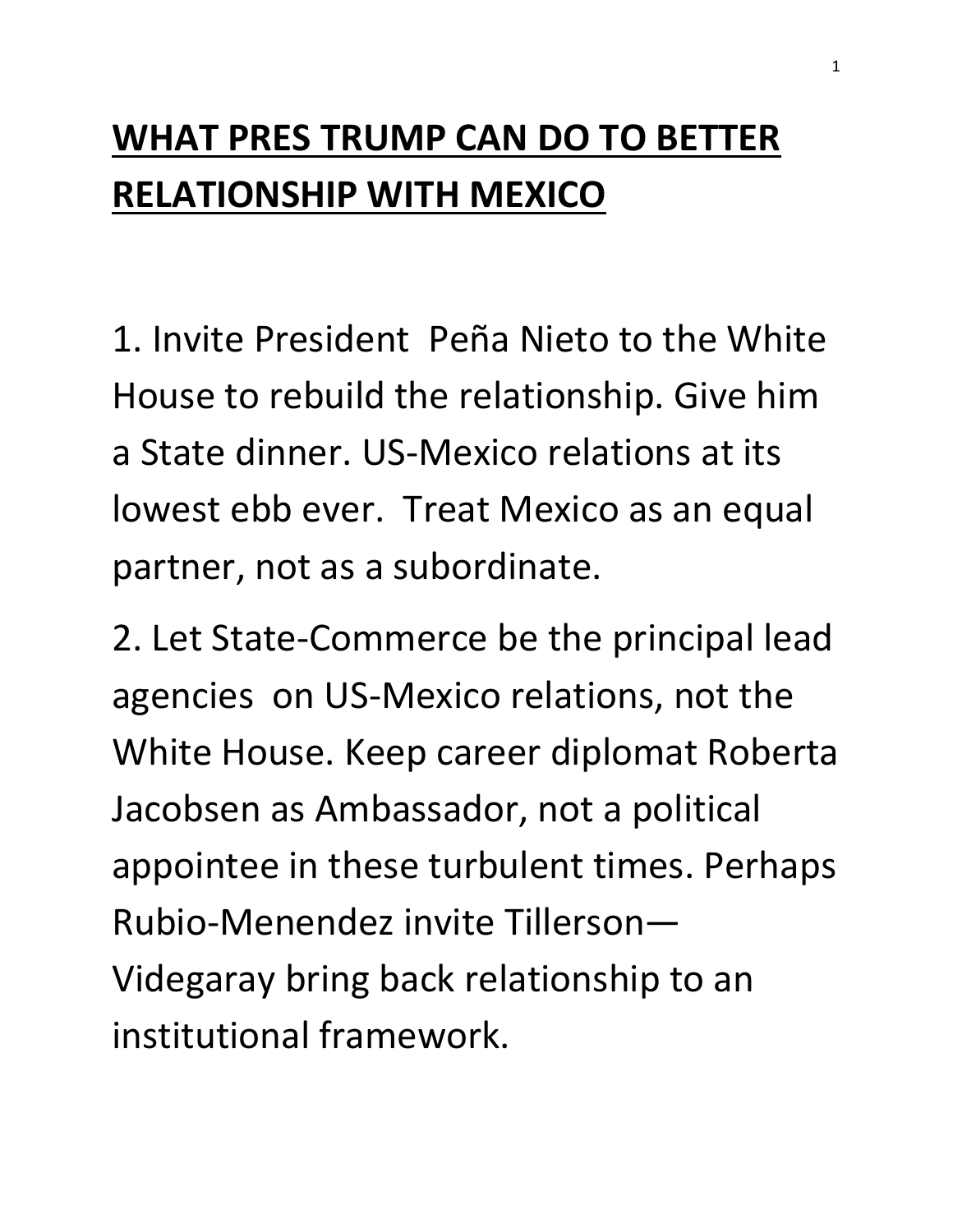3. Accelerate NAFTA discussions—not one year

-trigger the 90-day consultation period now that healthcare is over

-the longer they keep dragging NAFTA negotiations, the more populistnationalism and anti-Americanism will play a role with all kinds of bilateral ramifications

4. Stop talking about import tax or border taxes. Mexico can retaliate against unfair trade policies. Do we want Mexico to punish Midwest corn, a \$2.5-million-dollar export. Talk to American farmers and ag interests that benefit from free trade.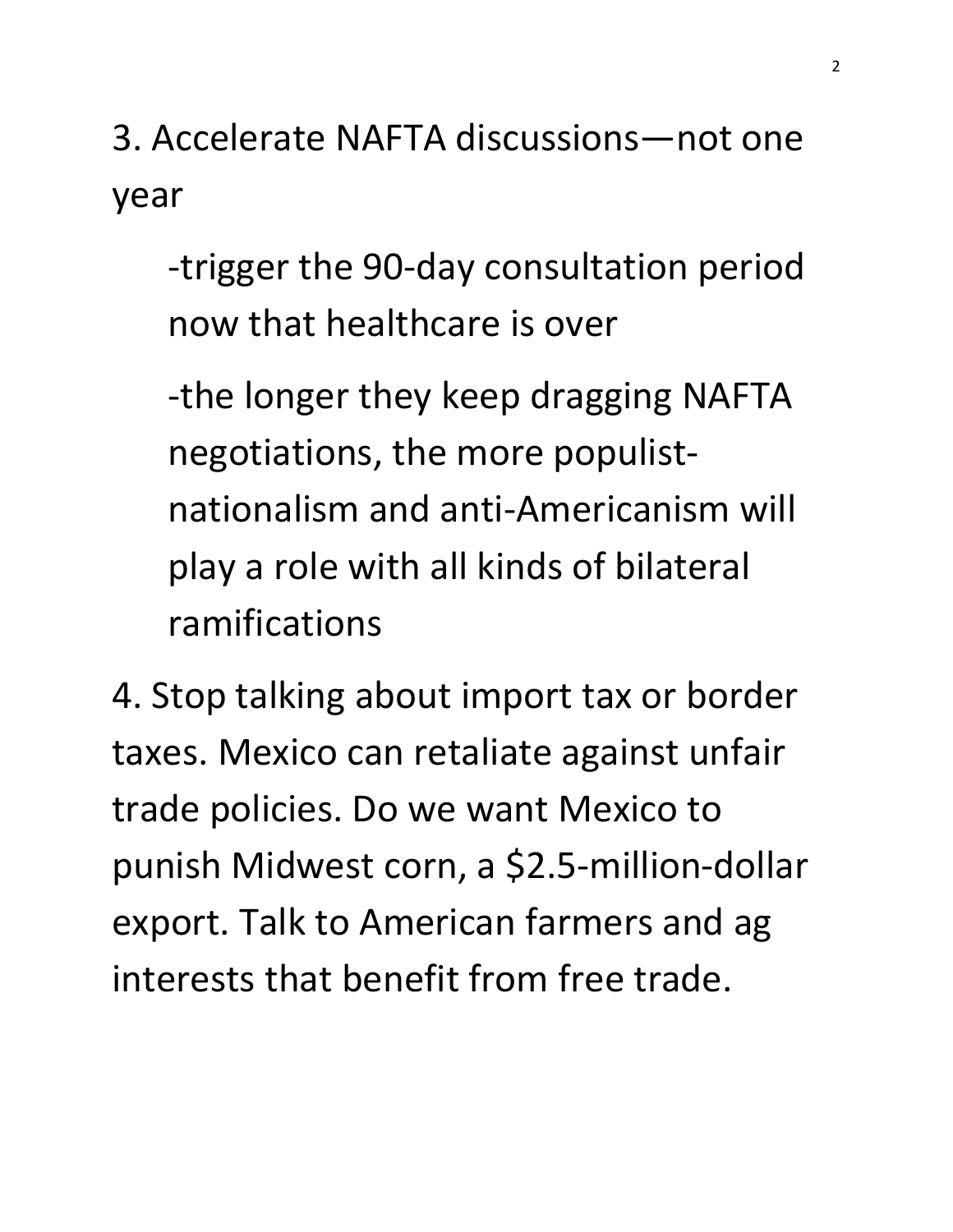5. Against threats that are now transnational (health, crime, immigration, terrorism) or opportunities which are equally so (energy security—from fossil fuels to renewables such as wind and solar in Baja feeding the California grid, Americas are better off and better protected when we work with Mexico. That cooperation is on hold.

## **WISHES, BUT NOT DOABLE**

1. Forget the wall—too expensive, unworkable, and Mexico not going to pay for it. Forget deportations.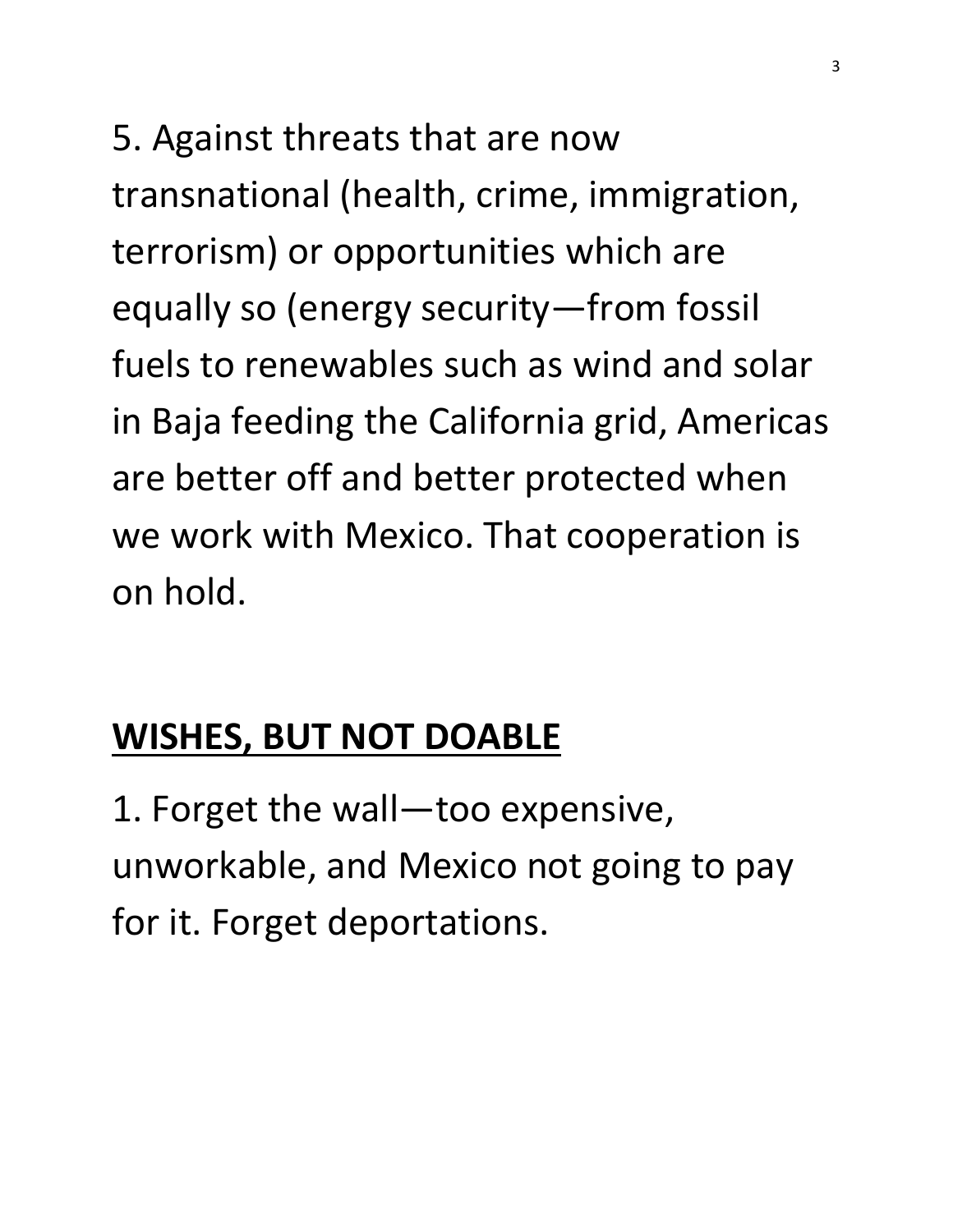2.Comprehensive immigration reform border security but a path to citizenship like Pres George Bush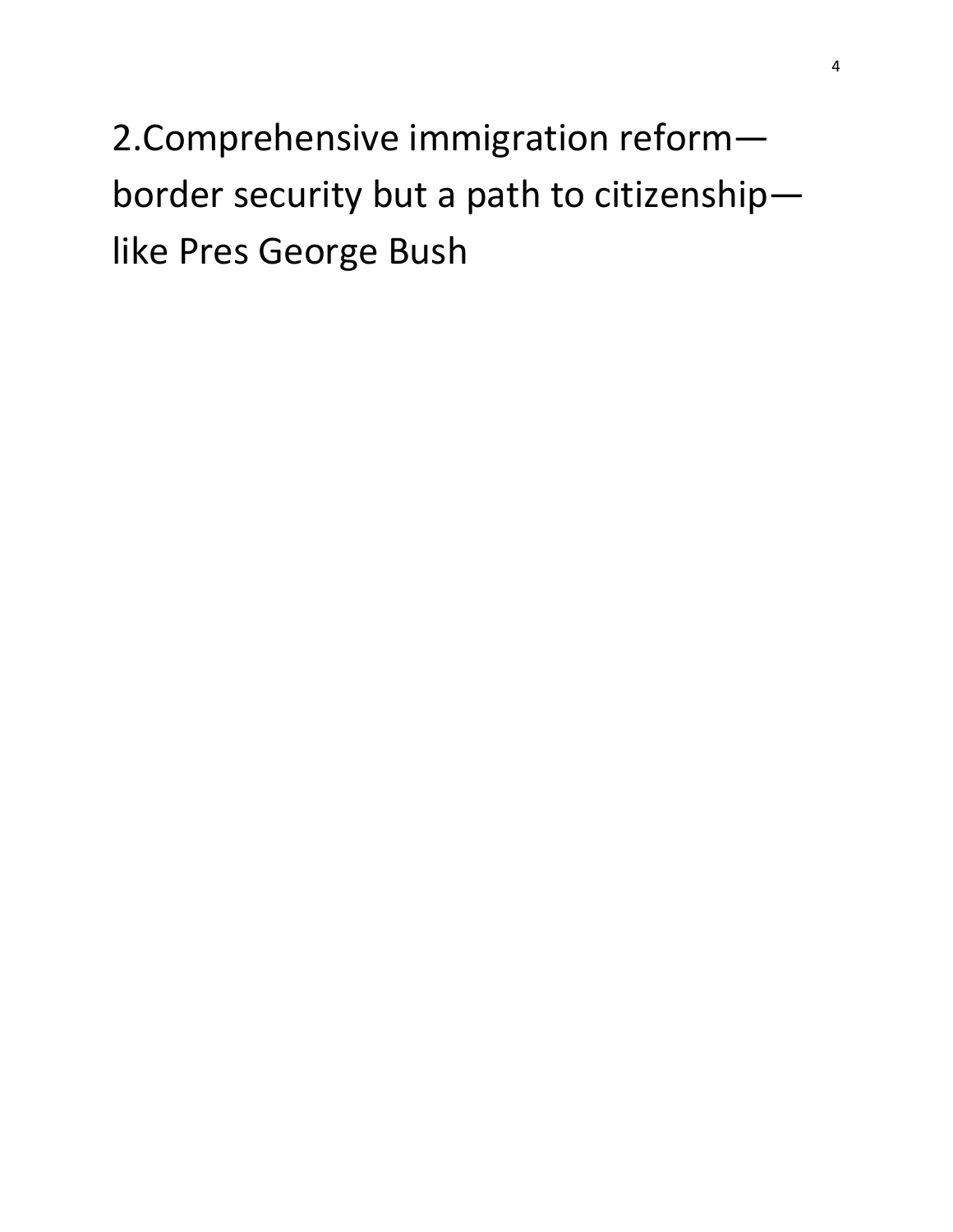N.2.

-US-Mexico border has never been more secure

-US-Mexico bound together by geography, by trade, by family, by culture, by affinity

-US-Mexico economies don't compete vs. each other. We make each other more competitive in the global market.

-Mexico is the second-largest destination for US exports and the second-largest destination for exports from California, Arizona and Texas. Mexico buys more American goods than Japan, Germany and England combined. In 2015, 14-million tourists came to the US and spent around \$10 billion.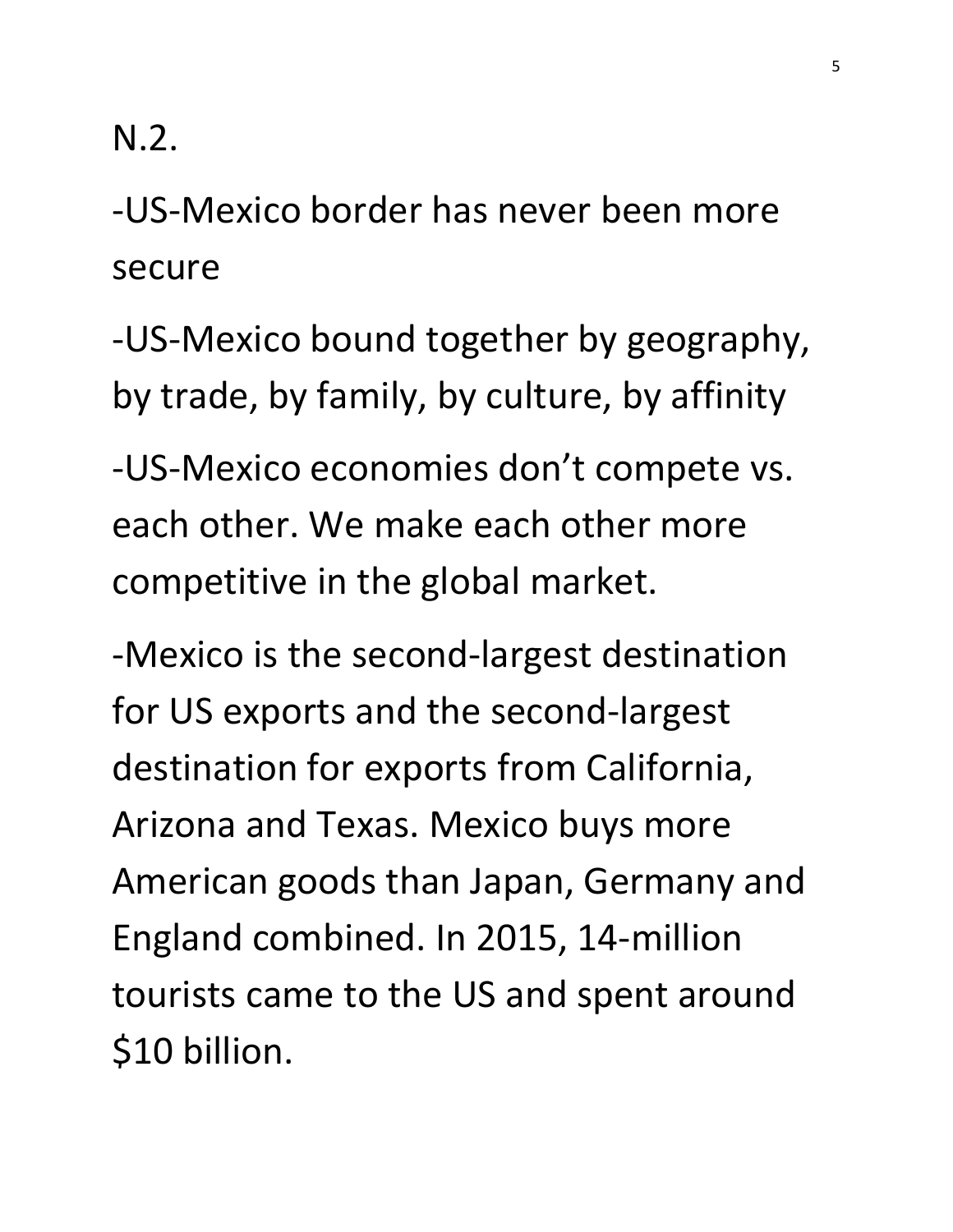-Mexican immigrants are not violent criminals. They are patriotic and hardworking and make enormous contributions to the US economy. US agriculture, construction and restaurant industries might collapse.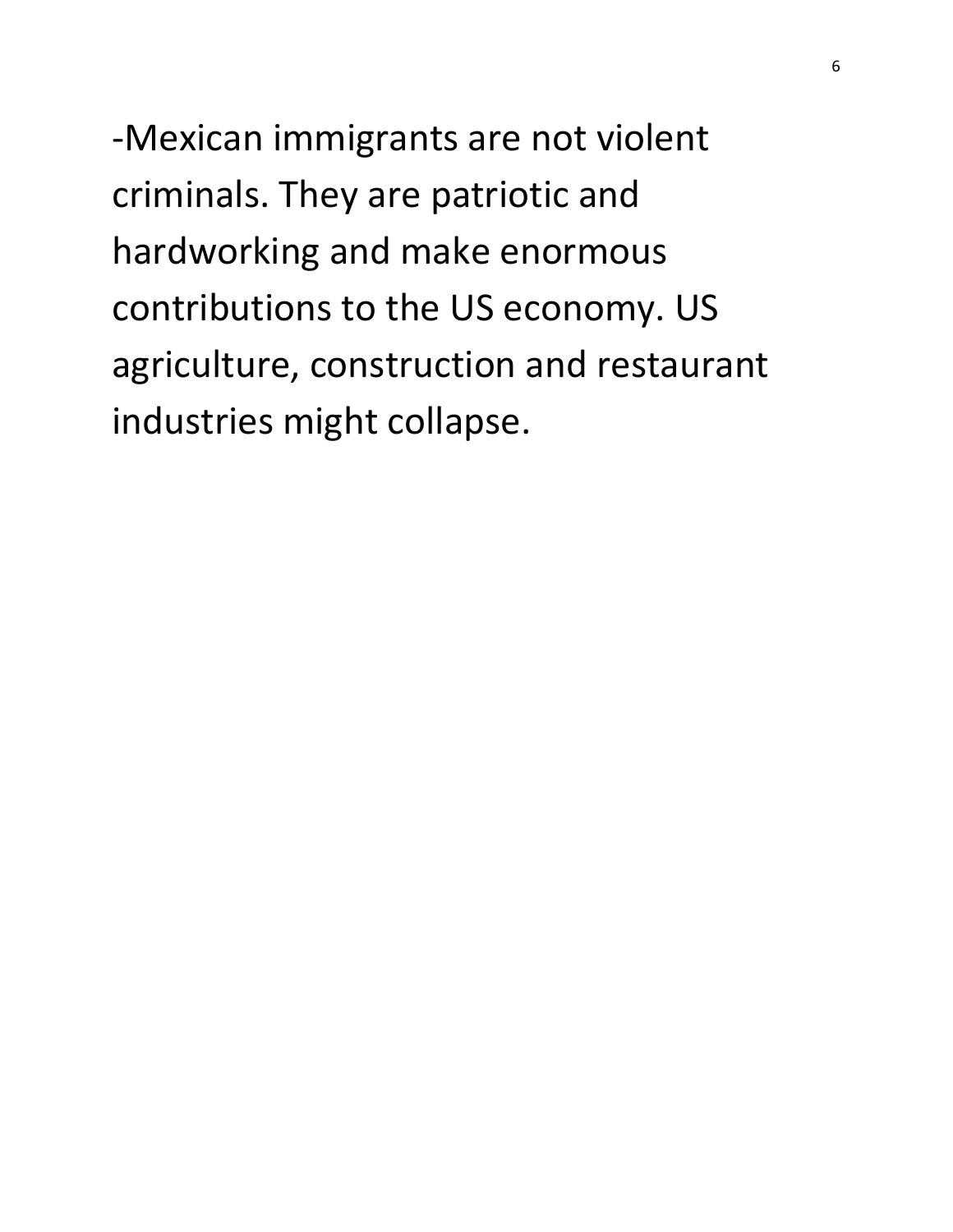L.S.

-gift to China if we abrogate NAFTA. China has poured about 60B into Venuzuela.

-NAFTA strengthens US economy

-NAFTA needs updating-

-digital trade didn't exist in 1993

-more worker protections needed like labor standards and dispute settlement systems don't empower corporate interests

-with more competition from Asia and with increased sophistication of the Mexican economy, there is a strong case for strengthened rules of origin that enhance North American manufacturing.